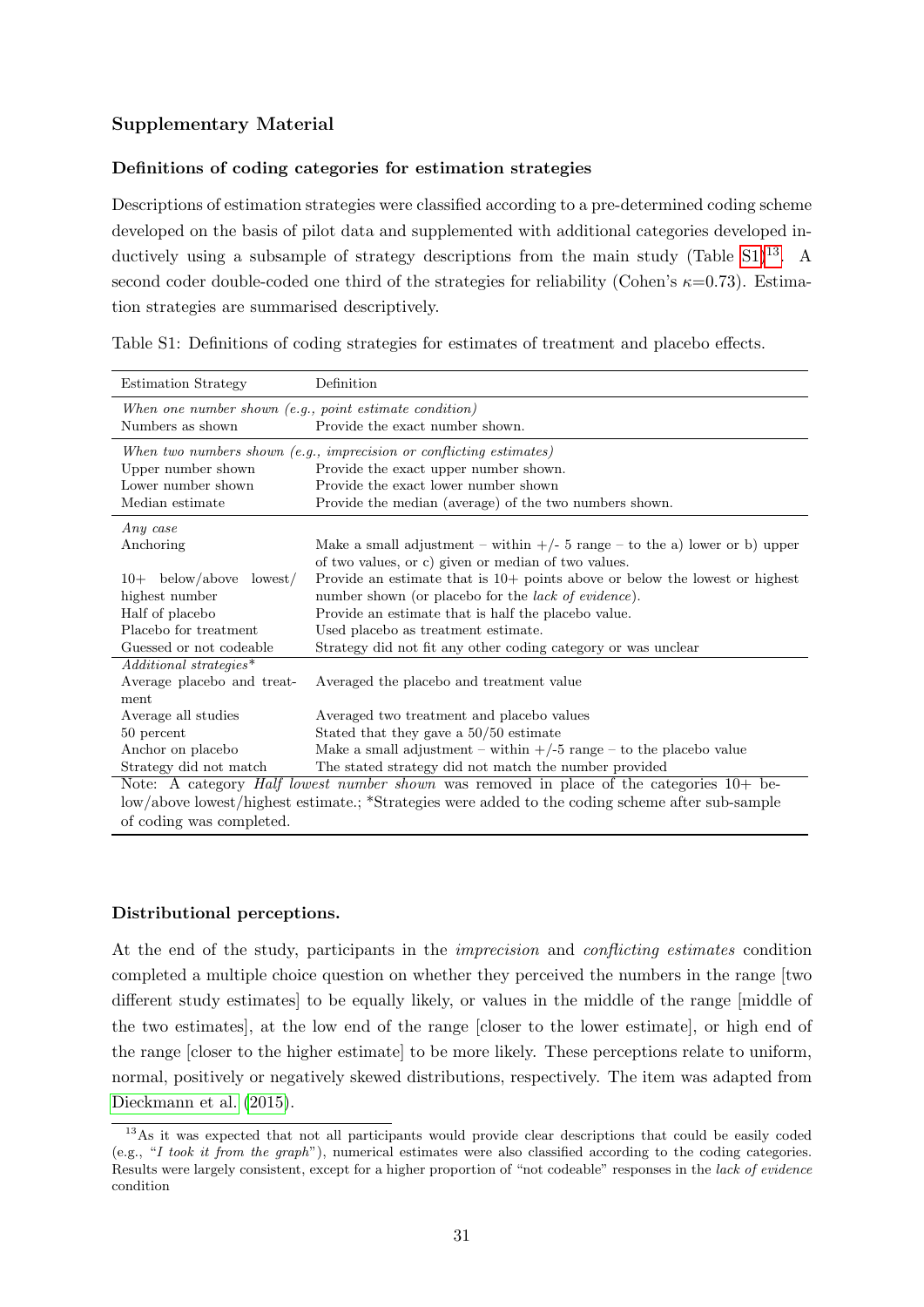The majority of participants in the *imprecision* and *conflicting estimates* conditions interpreted the numbers they received as consistent with a normal (63.2% and 62.3%, respectively) or a uniform distribution (20.1% and 23.9%). The remaining participants perceived values closer to the lower estimate (10.5% and 10.1%) as slightly more likely than values closer to the higher estimate (5.7% and 3.0%), consistent with a positively and negatively skewed distribution, respectively. Responses were largely consistent across display formats (see [S1\)](#page-1-0).

<span id="page-1-0"></span>

Figure S1: Distribution perceptions for imprecision and conflicting estimates for each display format. Numbers in bars refer to percentages. Percentages for "other" responses were small and are not shown in numbers.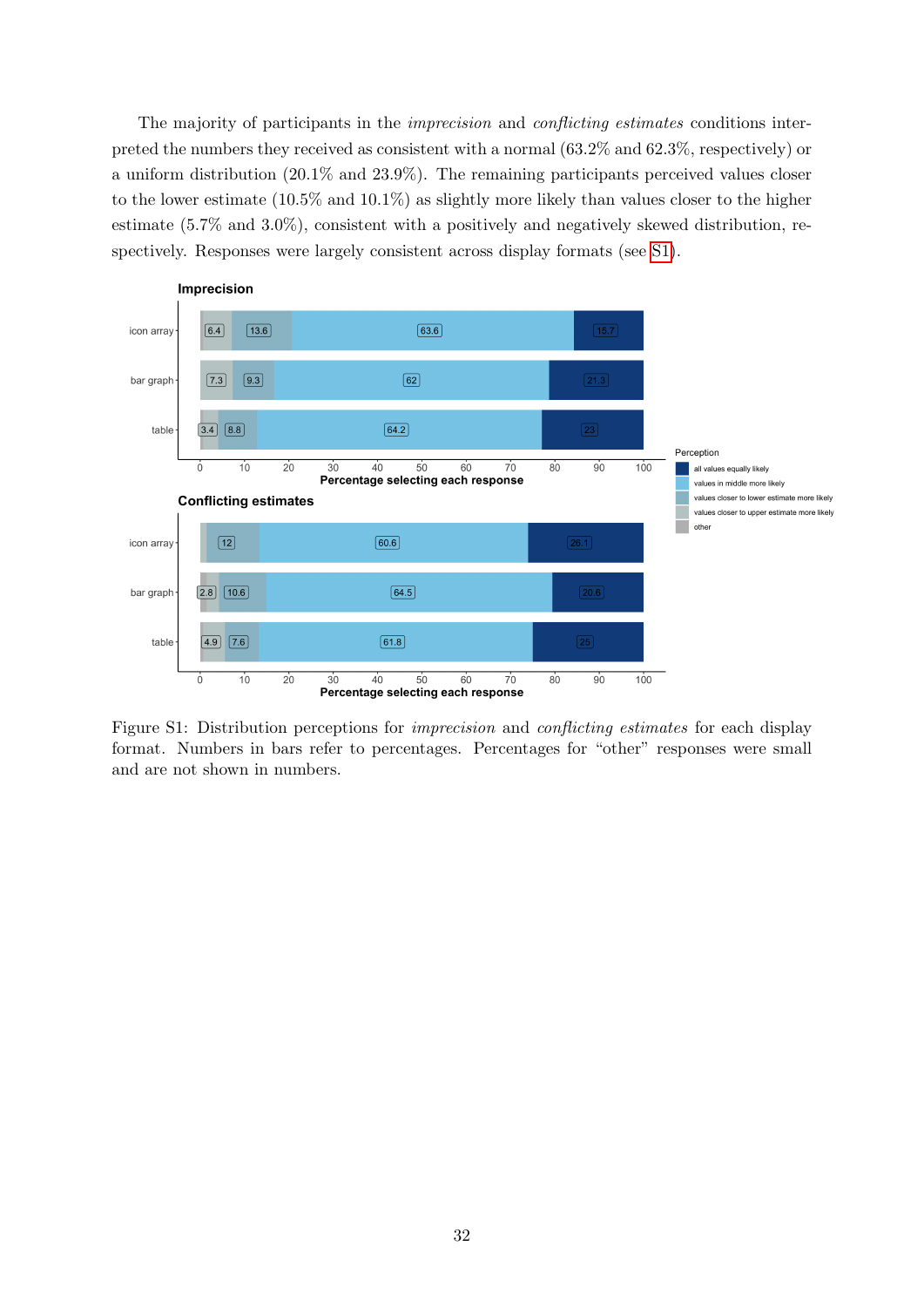# Estimated Marginal Means: Uncertainty Type

|  |  |  | Table S2: Estimated marginal mean differences for uncertainty type for each outcome measure. |  |  |  |
|--|--|--|----------------------------------------------------------------------------------------------|--|--|--|
|  |  |  |                                                                                              |  |  |  |

|                  | contrast                              | difference | SE         | p.value    | lower             | upper             | $\overline{\text{effect}}$ |
|------------------|---------------------------------------|------------|------------|------------|-------------------|-------------------|----------------------------|
|                  |                                       | estimate   |            |            | $95\%\mathrm{CI}$ | $95\%\mathrm{CI}$ | size                       |
|                  | Variation                             |            |            |            |                   |                   |                            |
| 1                | point estimate - imprecision          | $-0.95$    | 0.49       | 0.20       | $-2.20$           | 0.29              | $-0.17$                    |
| $\,2$            | point estimate - conflicting          | $-0.83$    | 0.49       | $\rm 0.32$ | $-2.09$           | $\rm 0.42$        | $-0.15$                    |
| $\sqrt{3}$       | point estimate - lack of evidence     | $-12.40$   | 0.49       | $0.00\,$   | $-13.66$          | $-11.14$          | $-2.20$                    |
| $\overline{4}$   | imprecision - conflicting             | $0.12\,$   | 0.49       | $0.99\,$   | $-1.13$           | 1.37              | $\rm 0.02$                 |
| $\bf 5$          | imprecision - lack of evidence        | $-11.45$   | 0.49       | $0.00\,$   | $-12.70$          | $-10.19$          | $-2.03$                    |
| $\,6\,$          | conflicting - lack of evidence        | $-11.57$   | 0.49       | 0.00       | $-12.83$          | $-10.30$          | $-2.06$                    |
|                  | Subjective evaluations                |            |            |            |                   |                   |                            |
| $\mathbf{1}$     | point estimate - imprecision          | 0.00       | 0.05       | 1.00       | $-0.12$           | 0.13              | $0.01\,$                   |
| $\,2$            | point estimate - conflicting          | 0.06       | 0.05       | 0.57       | $-0.06$           | $0.19\,$          | $0.16\,$                   |
| $\overline{3}$   | point estimate - lack of evidence     | 0.54       | 0.05       | 0.00       | 0.41              | 0.66              | $1.38\,$                   |
| $\overline{4}$   | imprecision - conflicting             | $0.06\,$   | 0.05       | 0.61       | $-0.06$           | $0.18\,$          | $0.15\,$                   |
| $\bf 5$          | imprecision - lack of evidence        | 0.54       | 0.05       | 0.00       | 0.41              | $0.66\,$          | $1.37\,$                   |
| $\,6\,$          | conflicting - lack of evidence        | 0.48       | $0.05\,$   | 0.00       | $0.35\,$          | 0.60              | $1.22\,$                   |
|                  | Certainty perceptions                 |            |            |            |                   |                   |                            |
| $\mathbf{1}$     | point estimate - imprecision          | $-0.02$    | 0.06       | 0.99       | $-0.17$           | 0.14              | $-0.04$                    |
| $\,2$            | point estimate - conflicting          | 0.10       | 0.06       | 0.32       | $-0.05$           | $0.26\,$          | $0.26\,$                   |
| $\sqrt{3}$       | point estimate - lack of evidence     | 0.40       | 0.06       | 0.00       | $0.24\,$          | $0.55\,$          | $1.01\,$                   |
| $\overline{4}$   | imprecision - conflicting             | $0.12\,$   | 0.06       | 0.19       | $-0.03$           | $0.27\,$          | $0.30\,$                   |
| $\bf 5$          | imprecision - lack of evidence        | 0.41       | 0.06       | 0.00       | $0.26\,$          | $0.57\,$          | $1.05\,$                   |
| $\,6$            | conflicting - lack of evidence        | 0.30       | 0.06       | 0.00       | 0.14              | 0.45              | $0.75\,$                   |
|                  | $\label{thm:2} Trust worthiness$      |            |            |            |                   |                   |                            |
| $\mathbf{1}$     | point estimate - imprecision          | $-0.01$    | 0.06       | 1.00       | $-0.15$           | $0.14\,$          | $-0.01$                    |
| $\,2$            | point estimate - conflicting          | $0.13\,$   | 0.06       | 0.09       | $-0.01$           | 0.28              | $0.29\,$                   |
| $\sqrt{3}$       | point estimate - lack of evidence     | 0.29       | 0.06       | 0.00       | $0.15\,$          | 0.44              | $0.65\,$                   |
| $\overline{4}$   | imprecision - conflicting             | 0.14       | 0.06       | 0.07       | $-0.01$           | $0.28\,$          | $0.31\,$                   |
| $\bf 5$          | imprecision - lack of evidence        | $0.30\,$   | 0.06       | 0.00       | $0.16\,$          | $0.45\,$          | $0.67\,$                   |
| $\,6\,$          | conflicting - lack of evidence        | 0.16       | $0.06\,$   | 0.02       | $0.02\,$          | $\rm 0.31$        | $0.36\,$                   |
|                  | <b>Behavioral</b> intentions          |            |            |            |                   |                   |                            |
| $\mathbf{1}$     | point estimate - imprecision          | 0.26       | 0.16       | 0.37       | $-0.15$           | $0.67\,$          | 0.13                       |
| $\,2$            | point estimate - conflicting          | 0.34       | $0.16\,$   | 0.16       | $-0.08$           | 0.76              | $0.17\,$                   |
| $\sqrt{3}$       | point estimate - lack of evidence     | $-0.12$    | $0.16\,$   | 0.88       | $-0.54$           | $0.30\,$          | $-0.06$                    |
| $\overline{4}$   | imprecision - conflicting             | 0.08       | 0.16       | 0.96       | $-0.34$           | 0.49              | $0.04\,$                   |
| $\bf 5$          | imprecision - lack of evidence        | $-0.38$    | 0.16       | 0.09       | $-0.80$           | $0.04\,$          | $-0.19$                    |
| $\,6$            | conflicting - lack of evidence        | $-0.46$    | 0.16       | 0.03       | $-0.88$           | $-0.04$           | $-0.23$                    |
|                  |                                       | Odds       | SE         | p.value    | lower             | upper             |                            |
|                  |                                       | Ratio      |            |            | 95%CI             | 95%CI             |                            |
|                  | Recall                                |            |            |            |                   |                   |                            |
| $\mathbf{1}$     | point estimate $\slash$ imprecision   | 1.41       | $0.39\,$   | 0.60       | 0.69              | $2.87\,$          |                            |
| $\,2$            | point estimate / conflicting          | 1.69       | 0.47       | $0.22\,$   | $0.84\,$          | $3.43\,$          |                            |
| $\boldsymbol{3}$ | point estimate / lack of evidence     | 3.18       | $0.87\,$   | $0.00\,$   | $1.58\,$          | $6.41\,$          |                            |
| $\overline{4}$   | $imprecision /$ conflicting           | $1.20\,$   | $\rm 0.32$ | $0.90\,$   | $0.60\,$          | $2.39\,$          |                            |
| $\bf 5$          | imprecision / lack of evidence        | $2.25\,$   | $0.60\,$   | $0.01\,$   | 1.14              | 4.46              |                            |
| $\,6\,$          | conflicting $\slash$ lack of evidence | 1.88       | 0.49       | 0.08       | $0.96\,$          | $3.68\,$          |                            |

Results are averaged over the levels of: display format. Degrees-of-freedom method: asymptotic. P value adjustment: Tukey method for comparing a family of 4 estimates. Effect size  $=$  Cohen's d.

.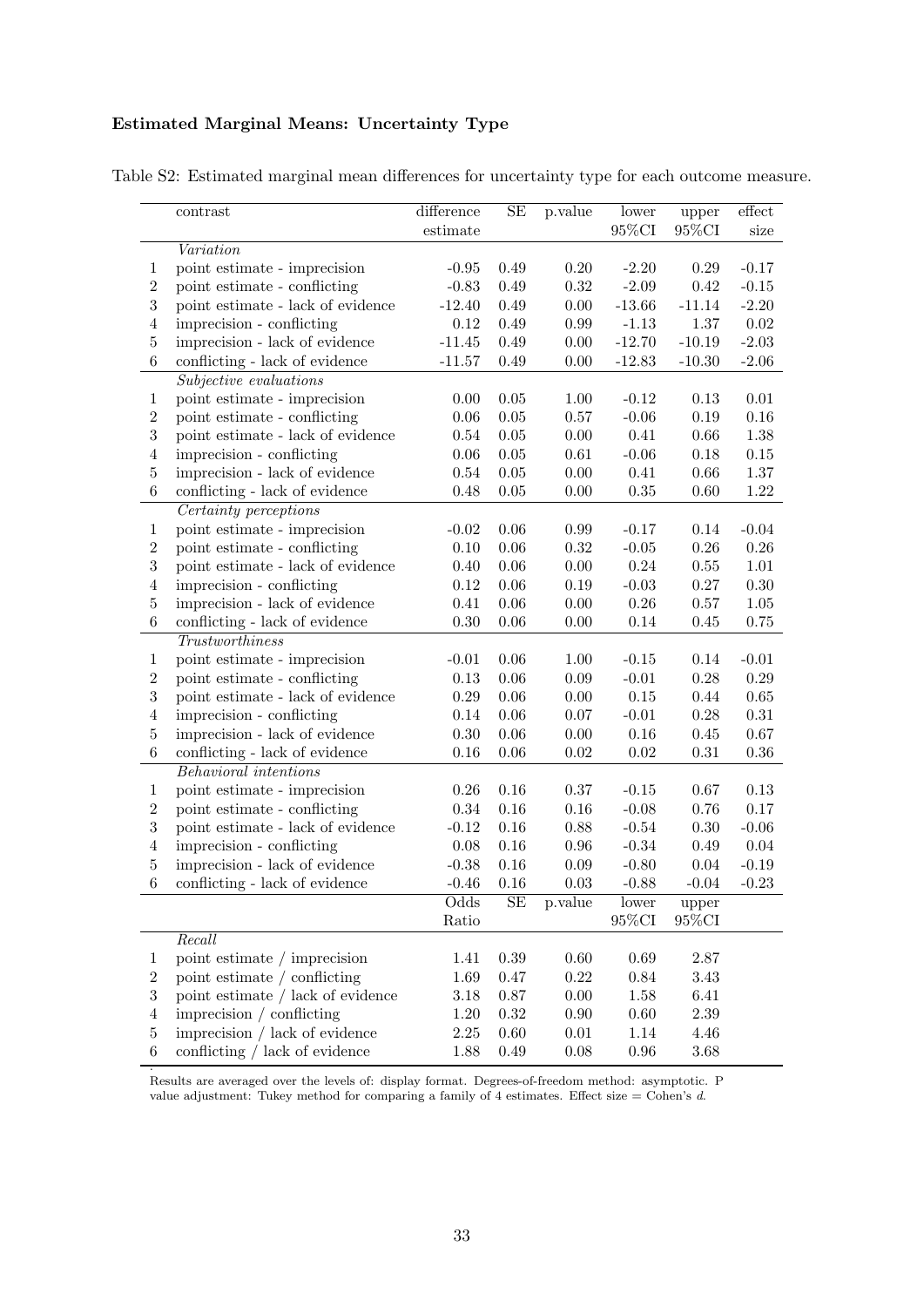## Estimated Marginal Means: Display Format

.

|                  | contrast                     | difference | SE       | p.value  | lower             | upper    | effect   |
|------------------|------------------------------|------------|----------|----------|-------------------|----------|----------|
|                  |                              | estimate   |          |          | $95\%\mathrm{CI}$ | 95%CI    | size     |
|                  | Variation                    |            |          |          |                   |          |          |
| 1                | table - bar graph            | 0.08       | 0.42     | 0.98     | $-0.91$           | 1.07     | 0.01     |
| $\boldsymbol{2}$ | table - icon array           | 0.12       | 0.42     | 0.95     | $-0.86$           | 1.11     | 0.02     |
| 3                | bar graph - icon array       | 0.05       | 0.42     | 0.99     | $-0.95$           | 1.04     | 0.01     |
|                  | Subjective evaluations       |            |          |          |                   |          |          |
| $\mathbf{1}$     | table - bar graph            | 0.04       | 0.04     | 0.59     | $-0.06$           | 0.14     | 0.10     |
| $\overline{2}$   | table - icon array           | $-0.01$    | 0.04     | 0.98     | $-0.10$           | 0.09     | $-0.02$  |
| 3                | bar graph - icon array       | $-0.05$    | $0.04\,$ | 0.49     | $-0.15$           | $0.05\,$ | $-0.12$  |
|                  | Certainty perceptions        |            |          |          |                   |          |          |
| 1                | table - bar graph            | 0.07       | 0.05     | 0.40     | $-0.05$           | 0.19     | 0.17     |
| $\overline{2}$   | table - icon array           | 0.01       | 0.05     | 0.98     | $-0.11$           | 0.13     | $0.03\,$ |
| 3                | bar graph - icon array       | $-0.06$    | 0.05     | 0.54     | $-0.18$           | 0.07     | $-0.14$  |
|                  | <b>Trustworthiness</b>       |            |          |          |                   |          |          |
| $\mathbf{1}$     | table - bar graph            | 0.07       | $0.05\,$ | 0.31     | $-0.04$           | 0.18     | $0.16\,$ |
| $\boldsymbol{2}$ | table - icon array           | 0.02       | 0.05     | 0.94     | $-0.10$           | 0.13     | 0.04     |
| 3                | bar graph - icon array       | $-0.05$    | $0.05\,$ | 0.50     | $-0.17$           | $0.06\,$ | $-0.12$  |
|                  | <b>Behavioral</b> intentions |            |          |          |                   |          |          |
| $\mathbf{1}$     | table - bar graph            | 0.22       | 0.14     | 0.26     | $-0.11$           | 0.55     | 0.11     |
| $\boldsymbol{2}$ | table - icon array           | 0.01       | 0.14     | 1.00     | $-0.32$           | 0.33     | 0.00     |
| 3                | bar graph - icon array       | $-0.21$    | $0.14\,$ | $0.29\,$ | $-0.54$           | 0.12     | $-0.11$  |
|                  |                              | Odds       | $\rm SE$ | p.value  | lower             | upper    |          |
|                  |                              | Ratio      |          |          | 95%CI             | 95%CI    |          |
|                  | Recall                       |            |          |          |                   |          |          |
| 1                | table / bar graph            | 0.91       | $0.21\,$ | 0.92     | 0.53              | 1.58     |          |
| $\boldsymbol{2}$ | table / icon array           | 1.42       | 0.33     | 0.28     | 0.83              | 2.44     |          |
| 3                | bar graph / icon array       | 1.55       | 0.36     | 0.14     | 0.90              | 2.69     |          |

Table S3: Estimated marginal mean differences for display format for each outcome measure.

Results are averaged over the levels of: uncertainty type. Degrees-of-freedom method: asymptotic. P value adjustment: Tukey method for comparing a family of 4 estimates. Effect size = Cohen's  $d$ .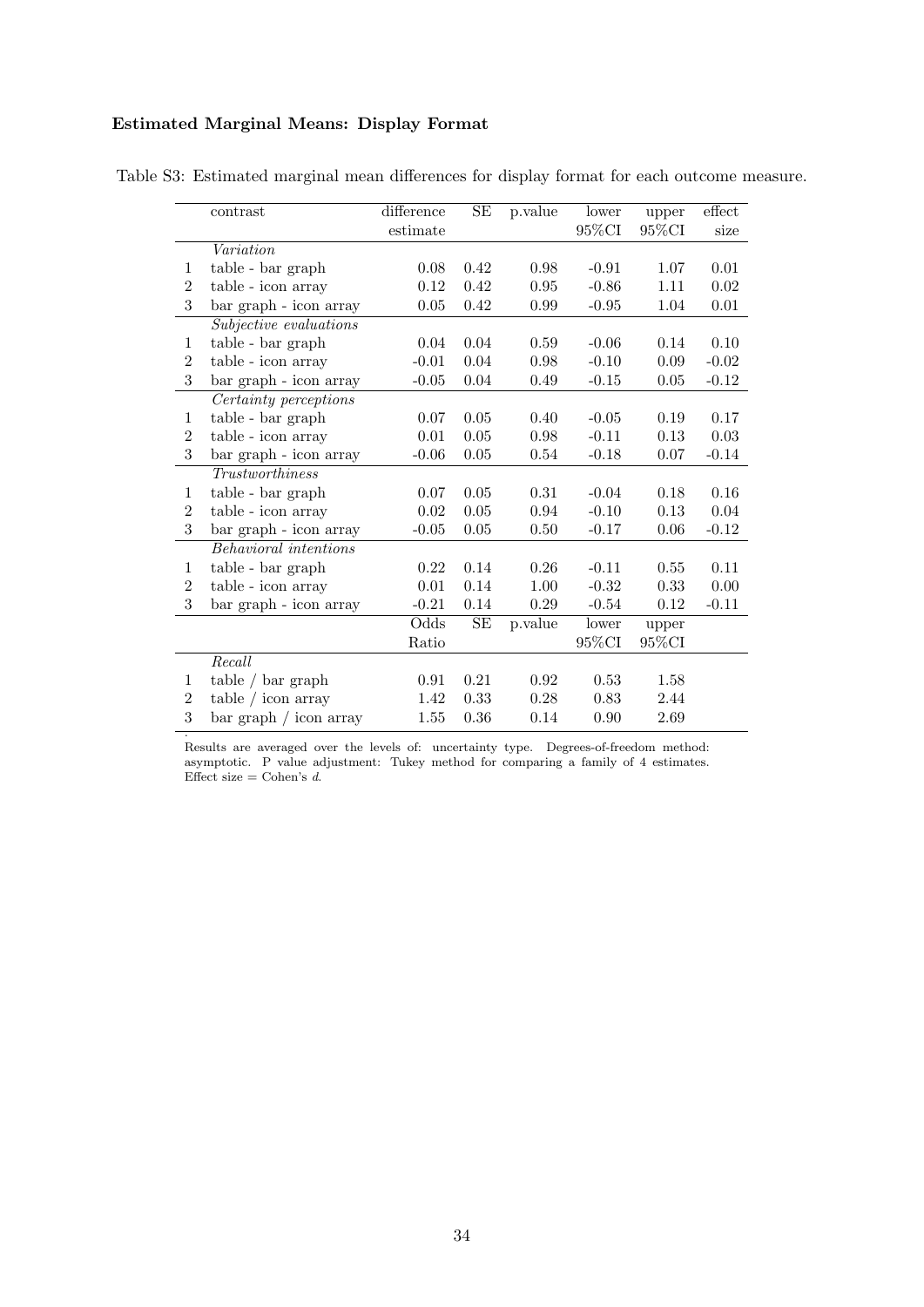Secondary Analyses: Linear mixed effects models excluding lack of evidence Secondary Analyses: Linear mixed effects models excluding *lack of evidence*  Table S4: Results of linear mixed effects models on variation, subjective evaluations, certainty perceptions, trust, and behavioral intentions.<br>(excluding lack of evidence condition) Table S4: Results of linear mixed effects models on variation, subjective evaluations, certainty perceptions, trust, and behavioral intentions. (excluding lack of evidence condition)

|                                                    | Variation <sup>a</sup>                     | Subjective evaluations <sup>b</sup> | Certainty perceptions <sup>b</sup>                                         | $\operatorname{Trust}^{\operatorname{b}}$              | Behavioral intentions <sup>c</sup> |
|----------------------------------------------------|--------------------------------------------|-------------------------------------|----------------------------------------------------------------------------|--------------------------------------------------------|------------------------------------|
|                                                    | Estimate [95%CI]                           | Estimate [95%CI]                    | Estimate [95%CI]                                                           | Estimate [95%CI]                                       | Estimate [95%CI                    |
| Fixed effects                                      |                                            |                                     |                                                                            |                                                        |                                    |
| Intercept                                          | [7.96; 10.38]<br>9.17                      | [4.14; 4.37]<br>4.25                | [3.98; 4.28]<br>4.13                                                       | [3.92; 4.22]<br>4.07                                   | [8.30; 9.12]<br>8.72               |
| $\label{eq:uncertainty} Uncertainty\ type$         |                                            |                                     |                                                                            |                                                        |                                    |
| Point estimate                                     | referent                                   | referent                            | referent                                                                   | referent                                               | referent                           |
| Imprecision                                        | 76.0                                       | 0.00                                | 0.02                                                                       | 0.01                                                   | $-0.25$<br>[-0.55; 0.06]           |
| Conflicting estimates                              | $[-0.03; 1.71]$<br>$[0.07;\ 1.85] \\ 0.84$ | $[-0.09; 0.09]$<br>-0.05            | $\begin{bmatrix} -0.09; \ 0.14] \\ -0.10 \end{bmatrix}$<br>$[-0.21; 0.01]$ | $\begin{bmatrix} -0.09; & 0.13 \\ -0.13 \end{bmatrix}$ | $-0.33$                            |
| Display format                                     |                                            | $[-0.15; 0.04]$                     |                                                                            | $[-0.24; -0.02]$                                       | $[-0.62; -0.01]$                   |
| Table                                              | referent                                   | referent                            | referent                                                                   | referent                                               | referent                           |
| Bar graph                                          | $[-0.91; 0.78]$<br>$-0.04$                 | $[-0.14; 0.03]$<br>$-0.06$          | $[-0.21; 0.02]$<br>$-0.09$                                                 | $[-0.22; 0.00]$<br>$-0.11$                             | $[-0.59; 0.03]$<br>$-0.27$         |
| Icon array                                         | 0.25                                       | $-0.03$                             | $-0.03$                                                                    | $-0.05$                                                | 0.06                               |
| Conurates                                          | $[-0.65; 1.07]$                            | $[-0.12; 0.06]$                     | $[-0.14; 0.08]$                                                            | $[-0.15; 0.07]$                                        | $[-0.25, 0.38]$                    |
|                                                    |                                            |                                     |                                                                            |                                                        |                                    |
| Graph literacy <sup>d</sup>                        | $[-2.31; -1.66]$<br>$-1.99$                | $[-0.01; 0.05]$<br>0.02             | $\begin{array}{c} -0.13 \\ [-0.17; -0.08] \end{array}$                     | $-0.08$<br>[-0.12; -0.04]                              | $[-0.31; -0.08]$<br>$-0.20$        |
| Numeracye                                          | $[-0.92; -0.28]$<br>$-0.59$                | $[-0.01; 0.06]$<br>0.02             | $[-0.06; 0.03]$<br>$-0.01$                                                 | [0.00; 0.08]<br>0.04                                   | $[-0.08; 0.15]$<br>0.03            |
| Treatment effect size                              |                                            |                                     |                                                                            |                                                        |                                    |
| Moderate effect                                    | referent                                   | referent                            | referent                                                                   | referent                                               | referent                           |
| Small effect                                       | $[-0.98; -0.25]$<br>$-0.60$                | $[-0.11; -0.05]$<br>$-0.08$         | $[-0.13; -0.07]$<br>$-0.10$                                                | $[-0.08; -0.02]$<br>$-0.05$                            | $[-1.81; -1.53]$<br>$-1.67$        |
| Random effects<br>Intercept $\sigma^2$<br>Residual | 23.40<br>30.65                             | 0.37<br>0.13                        | 0.62<br>0.15                                                               | 0.56<br>0.19                                           | 3.25<br>3.77                       |